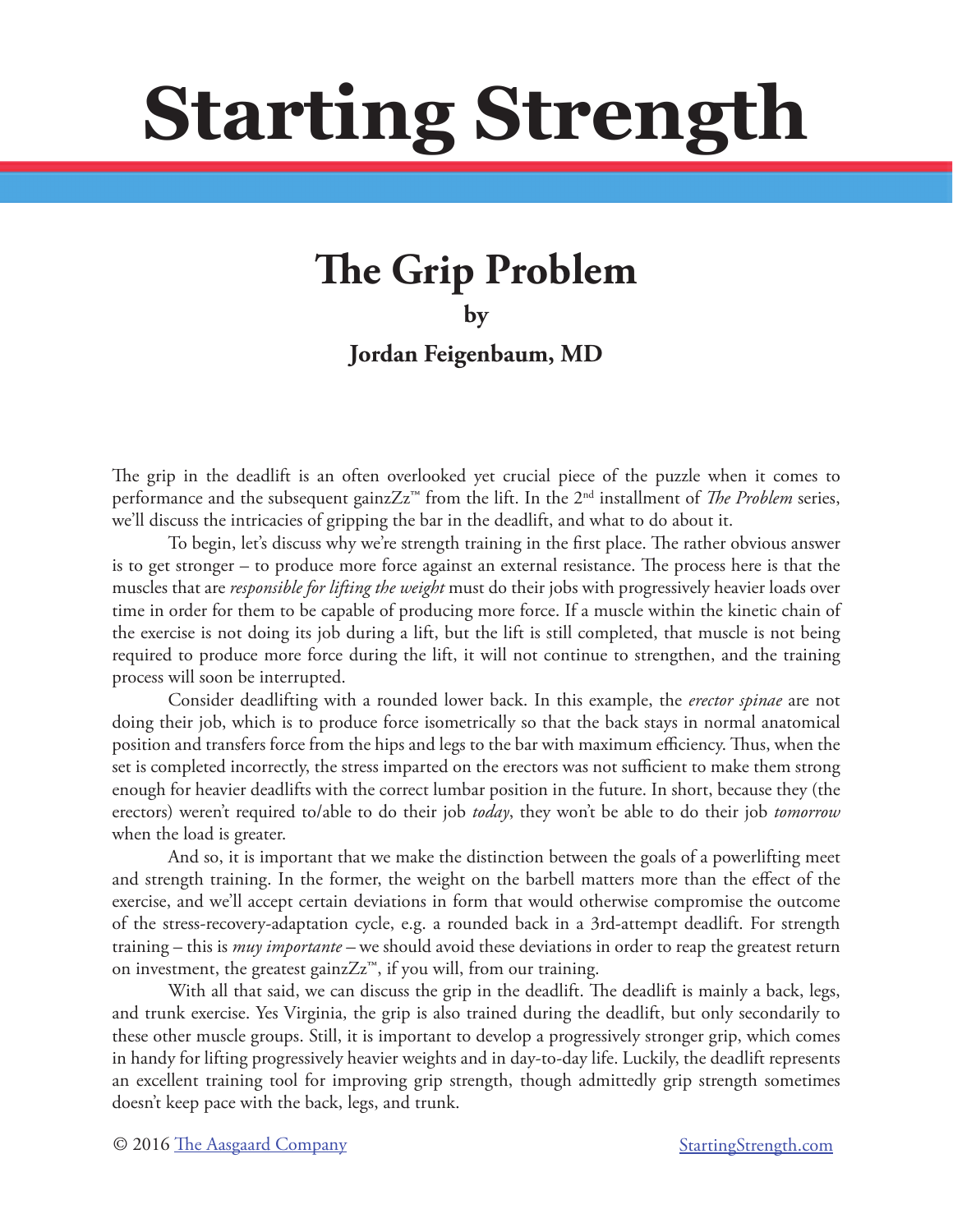At this point, it would help to define what "grip strength" really means so we're all on the same page. The two primary "grips" that humans use to interact with their surrounding environment are the *precision grip* and the *power grip*. The precision grip refers to fine-tuned gripping and manipulation of objects using primarily the tips of the fingers and the thumb. In contrast, the power grip refers to the gross action – *palmar opposition* – whereby the four fingers, the thumb, and the palm enclose an object and apply force to it.

These two activities are quite different, and in fact they use different areas of the brain to produce their motor activity. For our purposes, e.g. lifting barbells or doing chin-ups, we use the power grip regardless of the specific way we grab the bar – double overhand, hook grip, or alternate grip. In all these scenarios, the tension of the fingers encircling the bar created by the musculature of the hand (the intrinsic musculature) and the musculature of the forearm (the extrinsic musculature) produces compressive force that is applied to the outside diameter of the bar.

If the force is sufficient to create enough friction and "grip squeeze" between the hand and the bar, the load can be securely held. Knurling and chalk both help to optimize the friction created between the surface of the hand and the barbell, but muscular force (tension) is the primary source of "squeeze" regardless of the grip chosen by the lifter. The amount of force that can be applied by the hand and ultimately the amount of friction between the hand and bar varies significantly between the double overhand, hook, and alternate grip – so much so, in fact, that there can be hundreds of pounds difference between deadlifts done with each of them.

The bar itself is a major factor in the grip equation. One variable that should be considered is the physical characteristics of the knurling, specifically the *pitch* and *tooth depth*. The pitch of a barbell's

knurl is the circumferential distance between the edges of two adjacent *teeth* at the depth where the blank steel bar's diameter and individual tooth intersect. The tooth depth is just as it sounds, i.e. how tall the tooth is from the top to the bottom. A more aggressive knurl tends to have a wider pitch and greater depth, which tends to embed more effectively into the soft tissue of the hand. A smoother knurl tends to have a more narrow pitch and shallower depth, which increases the surface area of the knurling against the hand.



The diameter of the bar is big factor as well. A 27 mm whippy *deadlift bar* tends to be easier to hold on to than a 29 mm *stiff bar*, with a 28 mm Olympic bar falling somewhere in the middle – a bar's stiffness at a given length is dependent on its shaft diameter. It's highly unlikely that those who train at a commercial gym will be dealing with 30-32 mm+ contest squat bars unless the gym owners had competitive powerlifters in mind when outfitting the place, or unless they bought the incredibly cheap junk-version of a 32 mm bar made from partially-melted soup cans, in which case the manufacturers have attempted to substitute diameter for metallurgy.

 The diameter of the bar determines how completely the fingers wrap around the shaft and thus complete the power grip. The amount of "squeeze" the grip can apply is dependent on how closed the fingers are into the palm of the hand, around the circumference of the bar. Try deadlifting with a 2-inch bar to see this effect for yourself. When the women's division was added to Olympic weightlifting, the shorter 15 kg 25 mm bar was designed to accommodate the average woman's smaller hand at a length of 200 cm while retaining approximately the same whip as the men's 20kg 28 mm bar at 220 cm.

© 2016 [The Aasgaard Company](http://aasgaardco.com) 2 3 [StartingStrength.com](http://startingstrength.com)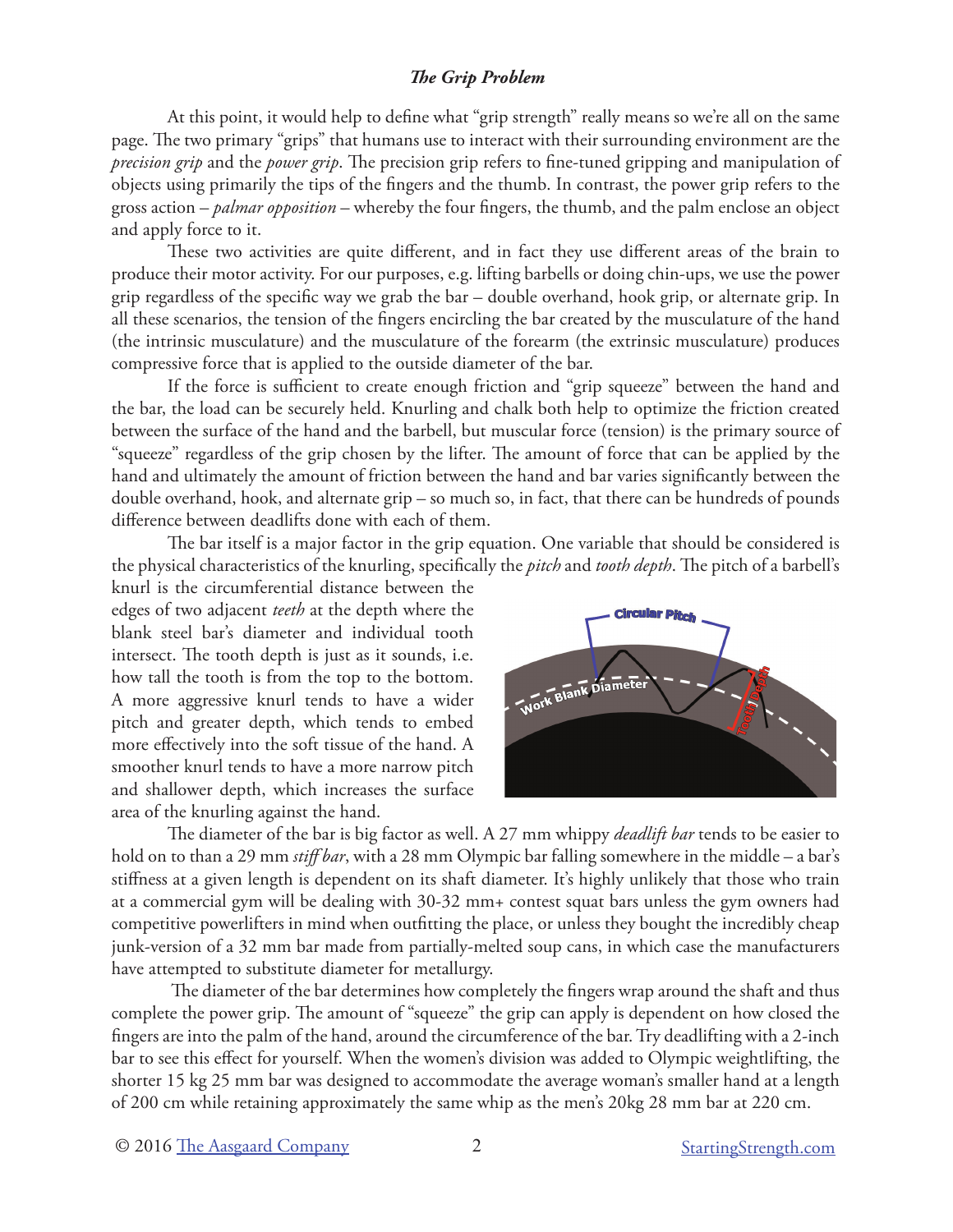Just to showcase the practical difference in various grips and bars, here is a brief list of my best deadlifts under a variety of situations:

- 29 mm Eleiko PL Bar (stiff), double overhand: 220kg (484lbs)
- 27 mm Texas DL bar (whippy), hook grip: 280kg (615lbs)
- 29 mm Eleiko PL bar (stiff), hook grip: 265kg (583lbs)
- 27 mm Texas DL bar (whippy), alternate grip: 330kg (725lbs)
- 28.5 mm Texas Power Bar (stiff), alternate grip: 320kg (705lbs)

Other lifters with bigger hands or more testicular fortitude may have different experiences, but my experience with different grips and bars tend to be pretty common. Olympic lifters who train the hook grip tend to be better *hookers*, if you will, than powerlifters who haven't trained the hook grip as frequently, but again, this is quite variable.

Now for the burning question: which grip should you choose?

All of them. No seriously, *all of them*. Each grip has its own set of risks and benefits as it pertains to the performance of the deadlift and its training effect. Let's go through the list and discuss the details.

## **Double Overhand Grip**

A double overhand grip is the most basic grip a lifter can take on the bar. A standard barbell has about 16.5 inches of smooth metal between the knurling. Most lifters' deadlift stances will be just inside this knurling, and the optimal grip is just outside the legs such that the hands have no contact with the legs during the lift. Remember, a narrower grip reduces the range of motion of the deadlift so that heavier loads can be lifted. A double overhand grip puts the index finger at the inside edge of the knurling.

As is the case with gripping any cylindrical object the diameter of a barbell, the implement will be held most securely at the level of the palmar digital crease at the junction of the palm and the fingers. Attempting to hold a barbell, pull up bar, or other implement deeper/higher in the palm will result in the thing sliding down to this location under the tension of the pull, perhaps generating a nasty peaked (or torn) callus. In any event, the double overhand grip is just what it sounds like – both hands are pronated (palms down) and the thumbs are laid over the top of the encircling fingers.

In this orientation, the tension created by the musculature of the hand, the friction between the bar and hand, and the friction between different parts of each hand on itself, e.g. the thumb on the fingers, all sum to produce a fairly secure grip for light to moderate loads. For a new

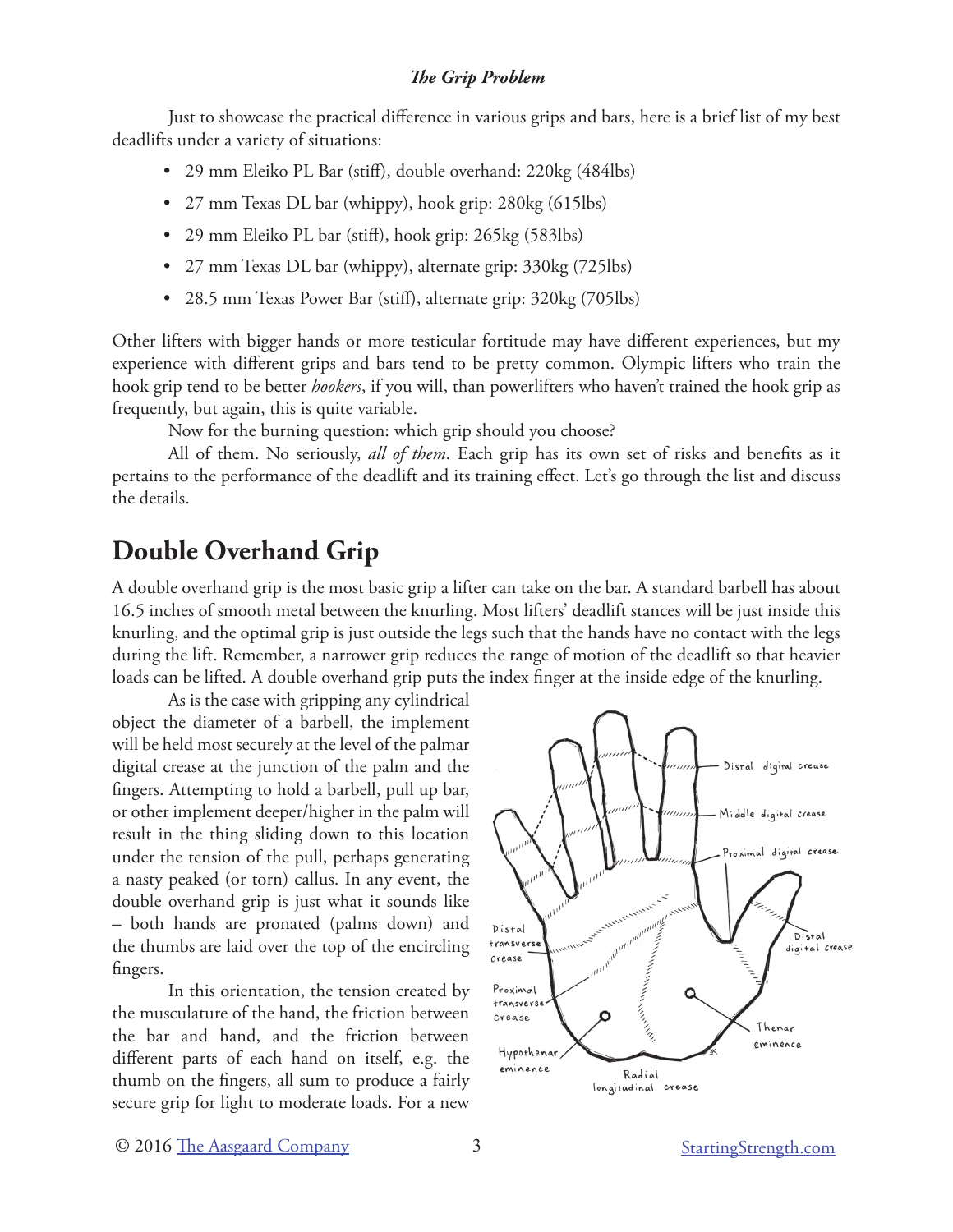lifter, the loads that sufficiently tax the musculature of the back and legs during a set of five may very well be handled with a double overhand grip. The inherent shoulder symmetry of this grip – both shoulders are in internal rotation – provides an advantage that it shares with the hook grip.

However, because this grip does not benefit from significant frictional forces between the hand and itself, it tends to produce a less secure grip overall. As a consequence, most lifters who have been training for a non-trivial amount of time cannot use this grip during their work sets or during a competition because grip becomes the limiting factor before sufficient stress has been imparted to the musculature of the back, legs, and trunk. Conversely, this negative can also be seen as a positive in some ways, during warm-ups for example. Because there isn't much hand-on-hand friction in the double overhand grip, the force production requirements from the muscles of the hand are greater than they would be if using a hook grip or alternate grip at the same weight. Thus, a reasonable strategy for increasing grip strength overall could be to use the double overhand grip up to as heavy a weight as possible during the warm-up process.

# **Hook Grip**

The "hook" of the hook grip is made between the thumb, index, and middle finger. The muscles that operate each of these digits apply a compressive force to the barbell, just as the double overhand and

alternate grip do. However, the unique feature of the hook grip is the additional frictional component layered on top of the muscular forces. This additional friction is created between both the thumb and the barbell and the interaction between the thumbnail with the middle, and to a lesser extent the index, fingers.

Lest you think this additional friction is insignificant, consider the frequency of tears in the skin of a naked thumb while using the hook. It's so common for this to happen, in fact, that experienced lifters wrap their thumbs with athletic tape for protection. When applied to a flexed thumb, the tape offers both a layer of protection and *possibly* a surface with increased coefficient of friction compared to skin. I've dug into the scientific data a bit here and unfortunately, there's not much out there on experimentally derived coefficients of friction for athletic tape.



As an aside, friction is the resistance to sliding between two surfaces in contact with each other. The *coefficient of friction* (CoF) is the ratio between the force of friction and the magnitude of the force that the surfaces exert on each other. To get an idea of how these three variables relate, consider the example of a steel prowler loaded with plates for a total of 100 pounds on a concrete floor. The friction force between the sled and floor is determined by the coefficient of friction of steel on concrete (0.45) & and the weight of the sled (100 pounds). The friction force, then, is 45 pounds (so, I'd need to push with about 46 pounds to get the sled to budge). If the same sled were on ice? The CoF of steel on ice is 0.03. So, I'd need to push with just over 3 pounds of horizontal force to get the sled moving. Big difference. I couldn't find any measurements for the CoF of the "human hand on barbell" but "dry skin on steel" has been measured at a range of 0.5-0.75 which is the highest CoF of any region of the body tested.

The argument that taping the skin increases friction is lacking a bit, in my opinion. Consider the act of runners or other athletes taping various areas of their feet to prevent blistering. Would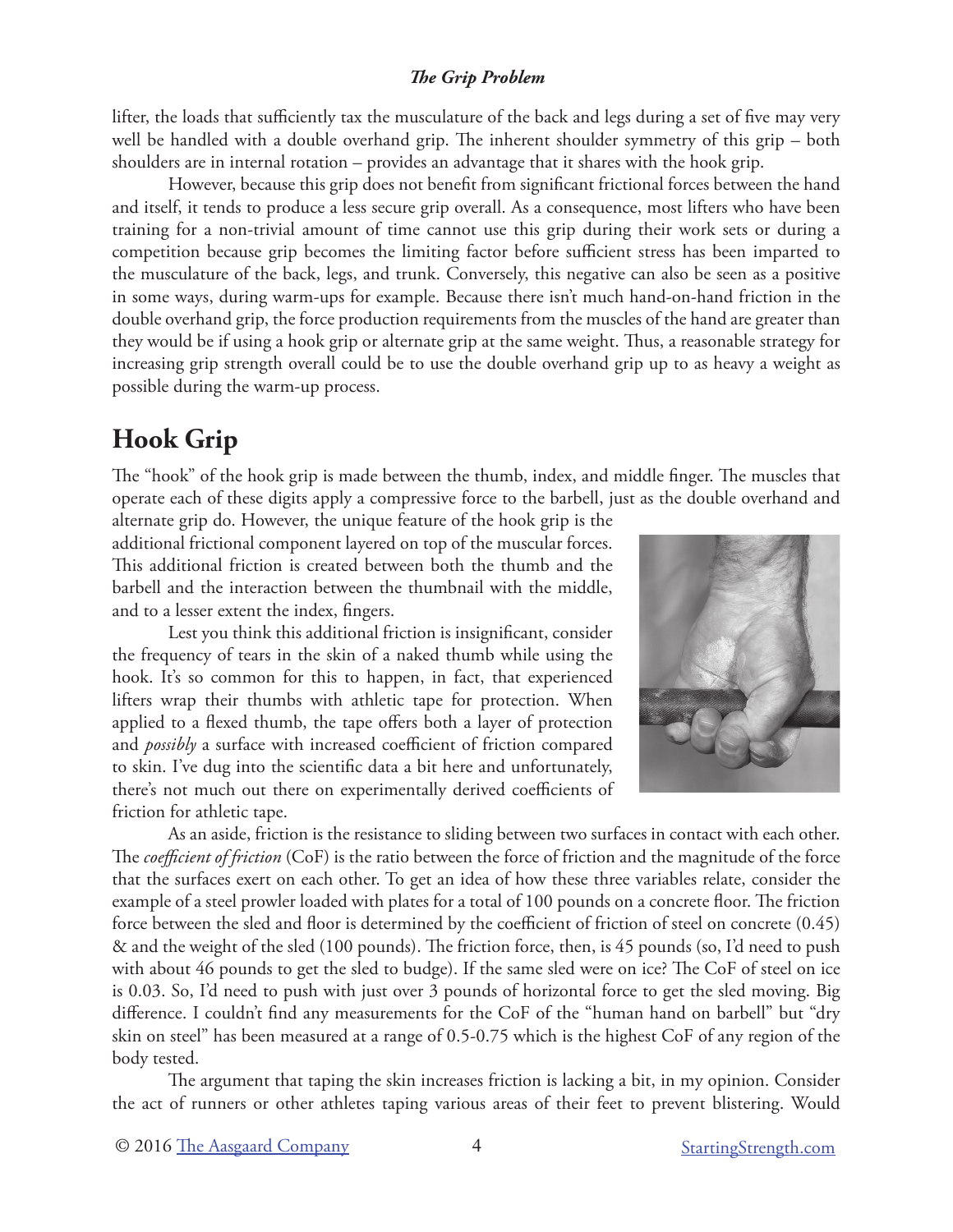increasing the friction between the shoe and skin or the sock and skin be a good thing? Presumably not, but maybe the tape acts as more of a barrier in that application.

With the hook grip, the additional friction forces between the middle finger and the thumbnail layered on top of the muscular tension created in the hand can produce a stronger grip for most people compared to the double overhand grip. As mentioned above, the grip produces shoulder symmetry – both sides are in internal rotation, and this is a very important consideration when it comes to choosing the best grip for your deadlift, due to long-term training considerations and their effects on the shoulders and arms.

The barbell's diameter can play a big role here, depending on the length of the lifter's fingers, the thickness of the palms, and the size of the hands overall. For instance, I wear a size 9 glove and feel fairly comfortable hook gripping loads around 600lbs on a 27 or 28mm barbell. However, if we increase the size of the bar to 28.5 or 29mm (or larger), all bets are off. If I had longer fingers, bigger hands, or was stronger, perhaps this would be different.

# **Alternate Grip**

The alternate grip is just what it sounds like: one hand is overhand (prone) and one is underhand (supine). Most folks tend to prefer the dominant hand to be the overhand side, though this is not a hard and fast rule and may change with injury. It works because the bar is trapped between the flexed fingers of the hands pointed in opposite directions, so that friction is maintained evenly if the flexed fingers begin to open under a limit load. Because of the effectiveness of the friction component of both grips, both the hook grip and the alternate grip have been used to perform record deadlifts. Of the two, the alternate grip is more comfortable due to the absence of crushing force against the thumbnail, and this is probably why it is more commonly used.

The alternate grip is unique in that it imparts an asymmetric stress onto the body at multiple levels. The three we will focus on will be the upper limb, the shoulder girdle, and the lower back. In the upper limbs, both the elbows and wrists are under asymmetrical stresses when holding a bar using the alternate grip. With one arm supinated (palm up) and the other pronated (palm down), the supine arm has a *carrying angle*, which is useful for clearing the hips when walking with a load. With the body in normal anatomical position, i.e. standing upright with supinated arms, the carrying angle is defined as the angle between the midline of the forearm and a line passing through the axis of the humerus, with 5-15 degrees being normal.

With the alternate grip, only one arm has a carrying angle, and one might incorrectly assume that this asymmetry requires a different grip width be taken from the center of the barbell. Under a load such as a heavy deadlift, the arms are under tension and the carrying angle is wholly eliminated in the supinated arm. Similarly, in normal anatomical position, the wrist joint has some *radial deviation* in proportion to the carrying angle of the forearm. This angle is also eliminated when holding onto a heavy deadlift. Suffice it to say that while it is true that the supine forearm displays an unloaded carrying angle that the prone forearm does not, placing a heavy load in the hands makes the grip of the supine hand behave just like the grip of the prone hand.

At the level of the elbow, however, there is very real asymmetry with the alternate grip. The *biceps brachii*, which extends from the corocoid process and supraglenoid tubercle of the scapula, proximally, to its distal insertions on the radial tuberosity and deep fascia of the forearm, absorbs the brunt of this asymmetrical force. The biceps' primary function is supination of the forearm, and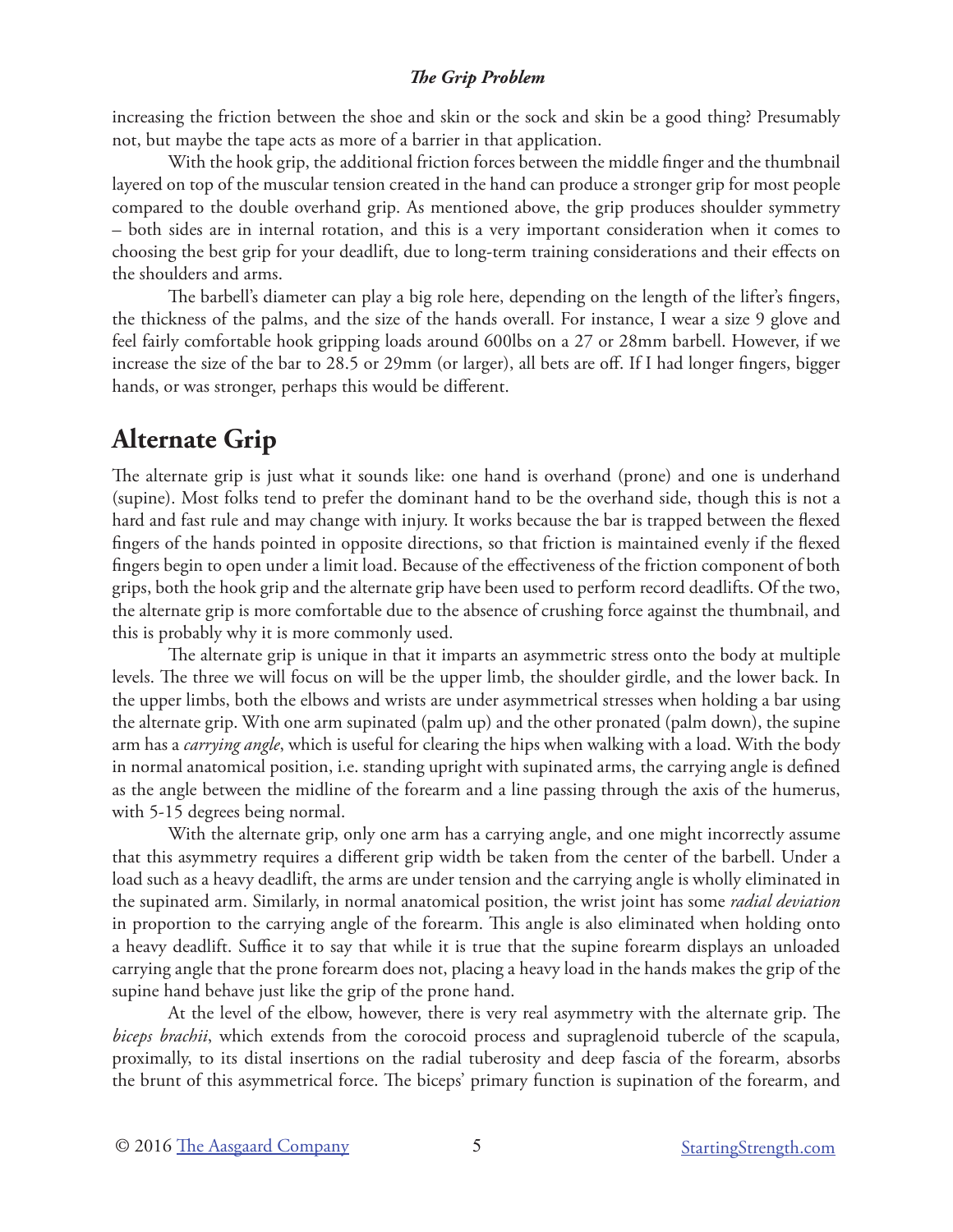the pronated arm's bicep therefore has a significantly different length-tension relationship than the supinated arm's bicep.

In the strength sports, bicep ruptures commonly occur at the distal insertion on the radial tuberosity. In contrast, in the non-athletic population a proximal biceps tendon rupture involving the long head is far more common, comprising about 90-97% of all biceps tendon tears. In the context of the deadlift, these distal biceps tendon injuries almost always occur due to a rapid onset of tension applied to the supinated arm with a slightly flexed elbow. Classically, the lifter will "jerk" the bar off the floor resulting in a large force being rapidly applied to the biceps tendon. A "pop!" is both felt and heard in the elbow. This injury also occurs when flipping tires in strongman contests, which makes sense given that the hands are also supinated and the elbows usually flexed a little.

One way to avoid this problem is to avoid the alternate grip, if possible, by training the hook grip to a level where it can be used on heavy work sets. For the competitive lifter, however, this may not be a suitable option if the hand anatomy and the equipment being used in the competitive setting prevent a strong hook at competition weights. In this scenario, the alternate grip is *de rigueur* and it, like everything else in the strength sports, needs to be trained progressively over time to become stronger. The alternate grip in and of itself is probably not terribly dangerous from a biceps tendon rupture perspective, especially if the lifter is coached to get tight, to pull with a completely extended elbow, and to *not jerk the barbell* off the floor.

The next level of asymmetry is at the shoulder. When we supinate the forearm, there is a small amount of external rotation of the humerus. Externally rotating the arm affects the muscles that insert on the anterior aspect of the proximal humerus. From medial to lateral they are the *teres major,* the *latissimus dorsi*, and the *pectoralis major*. This relationship can be remembered as the "*mis" (latissimus)*  that lay between two *majors* (pec and teres major). The *latissimus dorsi* runs from the posterior lamellae of the thoracolumbar fascia, spinous processes of T7–T12, the iliac crests, and the lower 3-4 ribs all the way to the intertubercular groove of the humerus. The intertubercular or "bicipital" groove separates the tubercles where the *teres major* and *pectoralis major* attach medially and laterally, respectively. When the humerus is externally rotated during supination of the hand, the intertubercular groove is also externally rotated, thereby affecting the *latissimus dorsi's* orientation, its length-tension relationship, and subsequently the amount of force it can produce. The potential implications of this decreased force production are "windmilling" and perhaps back tweaks, as you may have already noticed.

*Windmilling* is the term used to describe the tendency for the barbell to drift away from the lifter's legs on the supinated side. It is likely that the altered force production of the *latissimus dorsi* is the main cause of this phenomenon, since the lat is the primary extensor of the glenohumeral joint (the shoulder), i.e. it pulls the humerus to the posterior and thus helps keep the bar in contact with the legs during the pull.

During a deadlift – either conventional or sumo – a heavy weight will leave the ground when the barbell is directly vertical to the midfoot and the shoulders slightly in front of the bar. This orientation is, for better or worse, non-negotiable and it results in the arms creating an angle backwards towards the barbell instead of them being completely vertical. Therefore, shoulder extension via the lats creating muscular tension on the humeri is necessary to keep the barbell in contact with the lifter's legs. Keeping the bar on the legs is very important, as letting it drift away forward increases the length of the moment arm between the barbell and the hips along the back and legs, which increases the amount of force needed to successfully lift the same weight.

An interesting thought, which is purely observational (and perhaps biased) is that lifters tend to get back tweaks more frequently on the side of the body they supinate during a deadlift. Consider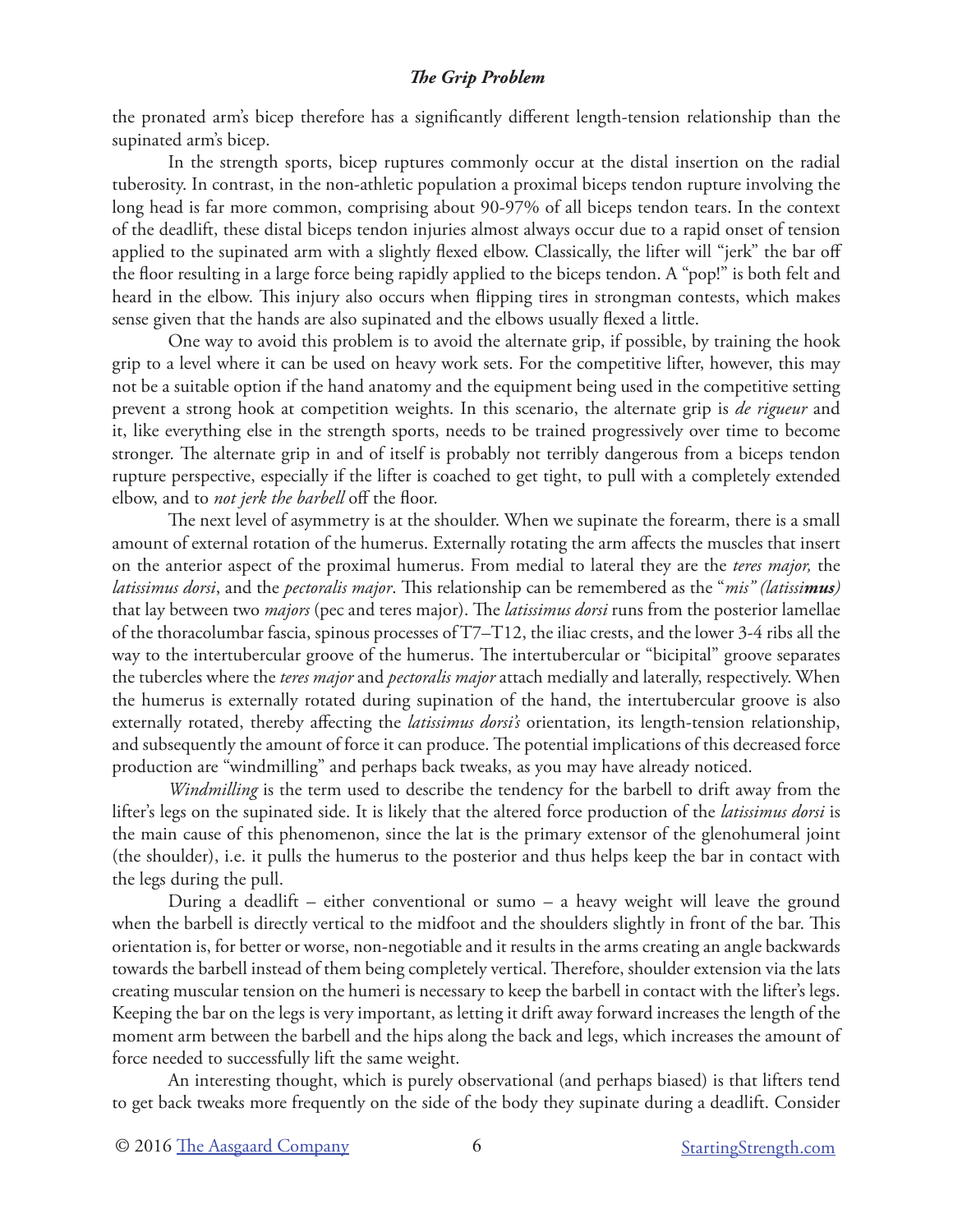that the lats do not concentrically shorten during the performance of a deadlift, but rather they exert an isometric force against the upper arms to keep the barbell in contact with the legs. This occurs along the length of the entire muscle, which for all practical intents and purposes runs from the lumbar and thoracic spine to the front of the upper arm.

As mentioned above, one of the origins of the *latissimus dorsi* is the posterior lamella of the thoracolumbar fascia. The force vector generated across this fascia runs up to the arm and likely aids in maintaining the normal anatomical lumbar extension present in a correct deadlift. When we change the position of the insertion and subsequently compromise this force production, we can see a mechanism for potentially decreasing the ability to maintain this position under load when using an alternate grip, which may increase the potential for a tweak on that side. Furthermore, since the barbell tends to more easily swing away from the lifter on the supinated side, e.g. windmilling, the resultant increase in moment force exerted by the loaded barbell on that side of the back may be more culpable. Again, I have no real data on whether or not injuries more commonly occur on the supinated side in those who deadlift with an alternate grip, but it seems like a plausible question to ask.

Another question pertaining to the alternate-grip deadlift is, "*When in my workout should I start using the alternate grip?"* The answer is that, at a minimum, your last warm up set and work sets should be performed with the alternate grip, as you don't want to introduce any new variables into the equation between the last warm up and the work set. It's kind of like the "*When should I put on my lifting belt?"* question in this regard.

Knowing all this, why would we choose to deadlift using this grip? Sometimes the hook grip is just not a good option due to equipment, anthropometry, pain tolerance, or other factors, and we still need to get strong, right? Moreover, if someone is going to a powerlifting meet, they'll need to find a suitable grip since straps are not allowed. This question becomes a bit more nuanced for the noncompetitor population.

## **Straps**

Lifting straps allow a trainee to use a double overhand grip at work set weights, and above, for example on a set of rack pulls in excess of a lifter's 1-rep max from the floor, and barbell shrugs – exercises commonly done with weights in excess of max deadlifts. They are placed around the upper hand, not the wrist, and wrap around the bar under the fingers in the opposite direction the fingers wrap, i.e. the back of the bar from bottom to top.

There are no asymmetrical forces imparted on the lifter when using straps, since the shoulders are symmetrically rotated. So this seems like the obvious choice for

*Step 1: non-dominant hand.*



*Step 2: dominant hand.*



**Starting Strength.com**